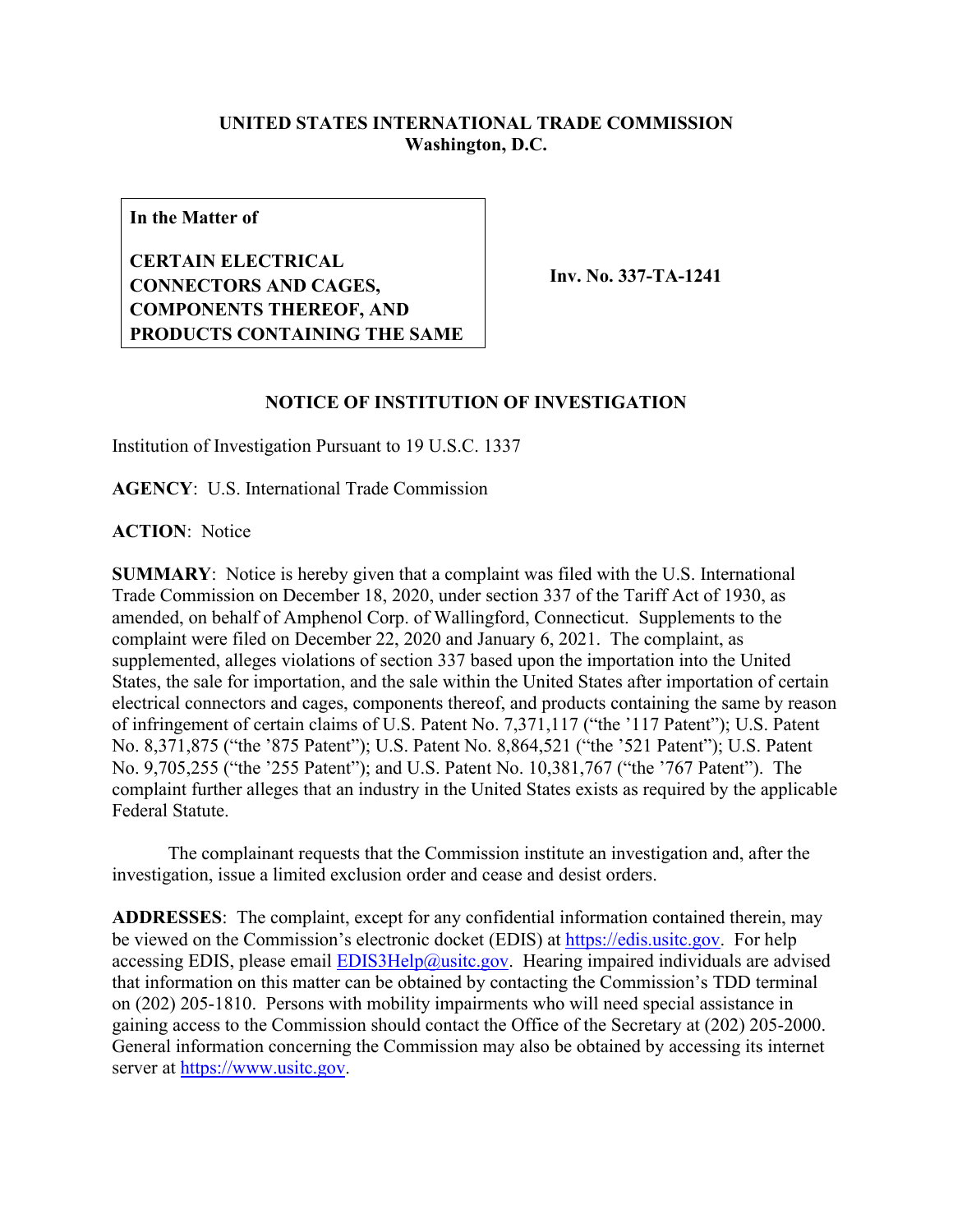**FOR FURTHER INFORMATION CONTACT**: Katherine Hiner, Office of Docket Services, U.S. International Trade Commission, telephone (202) 205-1802.

## **SUPPLEMENTARY INFORMATION**:

**AUTHORITY**: The authority for institution of this investigation is contained in section 337 of the Tariff Act of 1930, as amended, 19 U.S.C. 1337, and in section 210.10 of the Commission's Rules of Practice and Procedure, 19 C.F.R. 210.10 (2020).

**SCOPE OF INVESTIGATION**: Having considered the complaint, the U.S. International Trade Commission, on January 19, 2021, **ORDERED THAT** –

(1) Pursuant to subsection (b) of section 337 of the Tariff Act of 1930, as amended, an investigation be instituted to determine whether there is a violation of subsection (a)(1)(B) of section 337 in the importation into the United States, the sale for importation, or the sale within the United States after importation of certain products identified in paragraph (2) by reason of infringement of one or more of claims 1, 2, 9, 11, 24-27, and 29 of the '117 patent; claims 1, 2, 9, 10, 12, and 13 of the '875 patent; claims 33-35, 38-40, 45, 46, and 48-50 of the '521 patent; claims 1-3, 5-8, 12-14, and 16-18 of the '255 patent; claims 1-7, 9-17, 19-23, 24-27, and 28-30 of the '767 patent; and whether an industry in the United States exists as required by subsection  $(a)(2)$  of section 337;

(2) Pursuant to section 210.10(b)(1) of the Commission's Rules of Practice and Procedure, 19 C.F.R. 210.10(b)(1), the plain language description of the accused products or category of accused products, which defines the scope of the investigation, is "high speed electrical connectors, components thereof, electrical connectors disposed within metal cages, and products containing the same, including electrical connectors mounted to printed circuit boards, such as test boards, test fixtures, or mated compliance boards;"

(3) For the purpose of the investigation so instituted, the following are hereby named as parties upon which this notice of investigation shall be served:

(a) The complainant is:

Amphenol Corp. 358 Hall Ave. Wallingford, CT 06492

(b) The respondents are the following entities alleged to be in violation of section 337, and are the parties upon which the complaint is to be served:

> Luxshare Precision Industry Co., Ltd. No. 17 Kuiqing Rd. Qinghuang Industrial Zone, Qingxi Town Dongguan City, Guangdong province, 523650 China